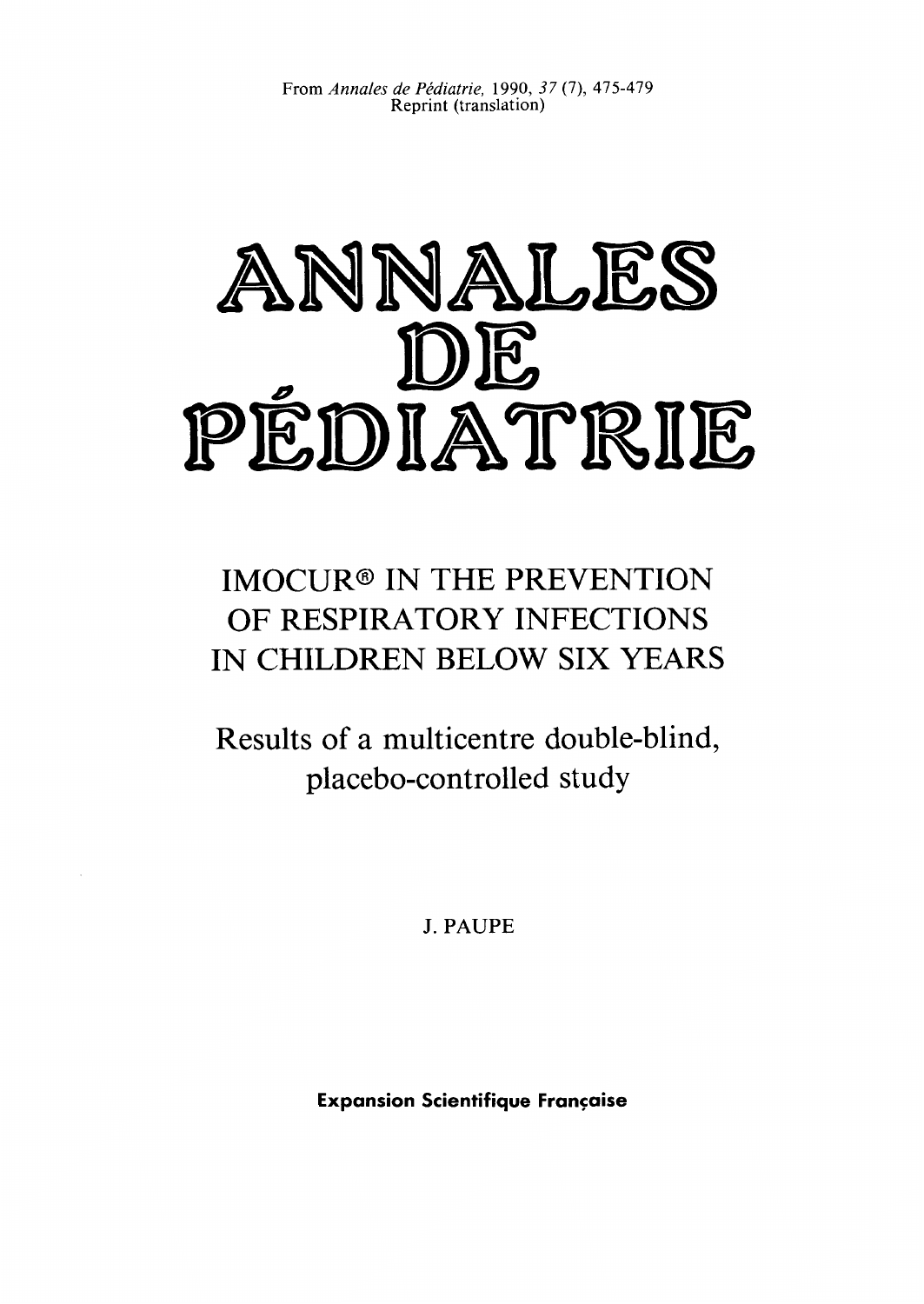### **IMOCUR® IN THE PREVENTION OF RESPIRATORY INFECTIONS IN CHILDREN BELOW SIX YEARS**

**Results of a multicentre double-blind, placebo-controlled study** 

#### **J.** PAUPE

**PAUPE J.** - Imocur<sup>®</sup> in the prevention of respiratory infections in children below six years. **Presults of a multicentre double-blind, place becontrolled study. Ann Pediatr (Paris), 1990, 37 (7), 475-479. Results** of **a multicentre double-blind, placebo-controlled study.** 

SUMMARY : Sixty-four children under the age of six years with recurrent ear nose and throat (ENT) and/or lower respiratory tract infections (three episodes or more during the reference period) were studied in a double-blind, placebocontrolled clinical trial of Imocur@, an orally administered bacterial immunomodulator. Imocur<sup>®</sup> provided better individual protection than the placebo throughout the three-month treatment period and the subsequent three-month follow-up period. Throughout the six-month trial period, 34  $\%$  of the Imocur $\odot$ treated patients remained infection-free and 37 Yo required no antibiotics compared with 3 % and 10 % respectively of the placebo-treated patients. The number of infectious episodes per patient during the six-month trial was 4.86 in the placebo group compared to 1.66 in the Imocur@-treated group. Similarly, the Imocur@-treated group required only half as much antibiotic therapy as the placebo group. Patient tolerance was excellent with no adverse effect reported in the Imocur®-treated group. Imocur® thus proved to be an effective immunomodulator in the treatment of recurrent ENT and/or lower respiratory tract infections in children.

**KEY-WORDS** : **Imocur@.** - **Immunomodulator.** - **Bacterial extracts.** - **Respiratory tract infections in children.** 

*Correspondance* : *B. Dauvergne, Research Centre, Fournier Laboratories, 50, rue de Dijon, F-21121 DAIX.*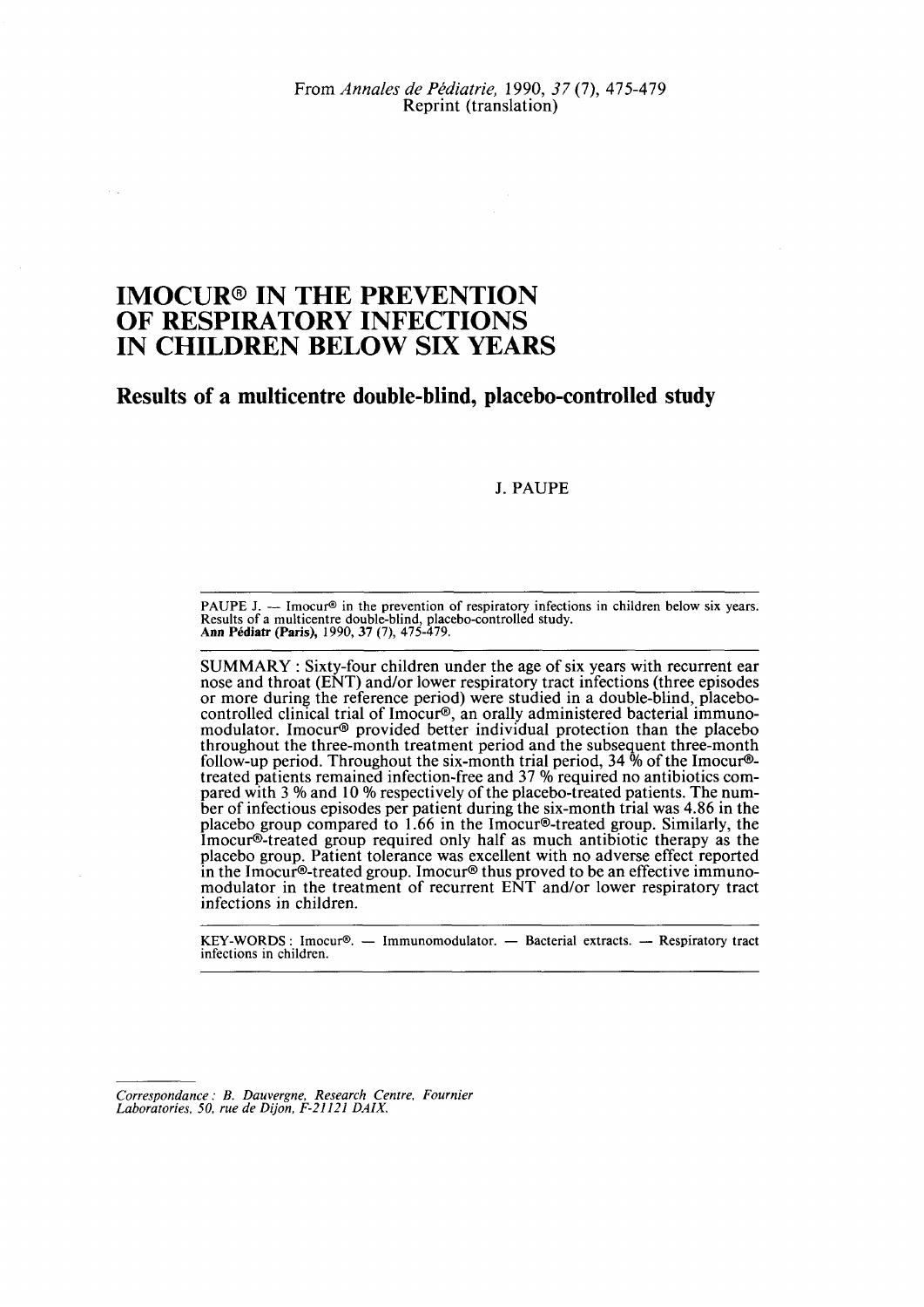TABLE I. - Physical characteristics of patients.

| Parameter    | <b>Imocur<sup>®</sup></b><br>$(n = 35)$ | Placebo<br>$(n = 29)$ |  |  |
|--------------|-----------------------------------------|-----------------------|--|--|
| Sex(M/F)     | 20/15                                   | 11/18                 |  |  |
| Age (years)  | $2.8 \pm 1.5$                           | $3.5 \pm 1.7$         |  |  |
| Weight* (kg) | $12.7 \pm 3.8$                          | $13.9 \pm 4.3$        |  |  |
| Height* (cm) | $88.5 \pm 15.3$                         | $92.9 \pm 16.6$       |  |  |

\* **Weight and height data were missing for one and two patients respecti**vely in the Imocur<sup>®</sup> aroup.

TABLE II. - Distribution of patients by age.

| Imocur <sup>®</sup>                                    | Placebo                                 |  |
|--------------------------------------------------------|-----------------------------------------|--|
| 40 %)<br>14<br>14<br>40 %)<br>$\overline{ }$<br>$20\%$ | $24 \%$<br>$38 \%$<br>11<br>38 %)<br>11 |  |
| 35 (100 %)                                             | 29 (100 %)                              |  |
|                                                        |                                         |  |

**TABLE 111.** - **Clinical characteristics of patients.** 

| <b>Imocur<sup>®</sup></b><br>$(n = 35)$ | Placebo<br>$(n = 29)$                       |
|-----------------------------------------|---------------------------------------------|
| 5(14%)<br>13 $(37 \%)$<br>17 $(49%$     | 3(10.5%)<br>(31)<br>9<br>%)<br>(58.5%<br>17 |
| $21.66 \pm 13.94$                       | $23,10 \pm 11,13$                           |
|                                         |                                             |

#### INTRODUCTION

Bacterial immunomodulators are used to provide protection against respiratory infections i both adults and children. Imocur<sup>®</sup> Children is an immunomodulator composed of bacterial fractions. A formulation for children has been tested in various clinical trials abroad, particularly in Germany and Switzerland\*.

Five double-blind placebo-controlled trials involving a total of **3 13** children were conducted [ **1, 2, 3, 4** and **6).** 

We coordinated the French trial **[5]** which involved **1 16** children of both sexes with recurrent ENT and lower respiratory tract infections **(61**  treated with Imocur@ and **55** with a placebo). The study demonstrated the efficacy of this product in

the prevention of infectious episodes as well as in the reduction of drug consumption (particularly of antibiotics) regardless of the age of the patients studied (the average age was **6.58** \* **5.29** years in the Imocur<sup>®</sup>-treated group and  $7.60 \pm 5.34$  years in the placebo group).

Analysis of the subpopulation of children aged under six years, planned initially in the trial protocol, proved possible and was of particular interest. In fact, it is in this age group that the frequency of ENT and lower respiratory tract infections is highest, with rhinopharyngitis the main disease.<br>This illness, which occurs systematically in most children, with symptoms varying from one child to another, is known to evolve favourably, in most cases, with growth. However, this misleads us into considering this immun adaptation disease to be an inevitable and benign ailment while, in fact, it can sometimes have long-term after-effects. Thus, chronic purulent bronchorrhea may induce bronchoalveolar lesions, while chronic or acute auricular symptoms may have long-term effects on auditory function.

#### PATIENTS AND METHODS

A total of **122** children of both sexes, aged six months to **15** years who had suffered three or more respiratory infections during the previous autumn-winter period, or during the six months preceding the trial for patients under the age of one, were studied in this multicentre trial (10 centres). The trial was reviewed by an ethical committee, and the consent of the parents or legal guardians was obtained for each of the children taking part.

The study lasted for six months (autumn-winter of **1985-1986)** with the administration of an immunomodulator (Imocur@ Children : **3.5** mg of bacterial fractions) or a placebo at the dose of one capsule per day for the first ten days of the first three months of the study, followed by a monitoring period of three months. After being examined for inclusion in the study, the children were reexamined every month by the investigators, which permitted a regular follow-up of the patients and the counting of infectious episodes and their treatments.

#### RESULTS

#### **Description of the patient population**

Of the **122** patients taking part in the trial **(63**  treated with Imocur@ and **59** with a placebo), 1 **16**  were included in the evaluation of therapeutic efficacy **(61** Imocur@ and *55* placebo).

The patient population under the age of six comprised **35** children treated with Imocur@ and **29**  with the placebo. Both patient groups were hom-

<sup>\*</sup> Imocur<sup>®</sup> Children which is marketed in France by Fournier Laboratories, Dijon is a product of OM Laboratories, Meyrin/ **Laboratories, Digon is a product in the countries it is known under Geneva. In Switzerland and other countries it is known under the trade-mark** of **Broncho-Vaxomo.**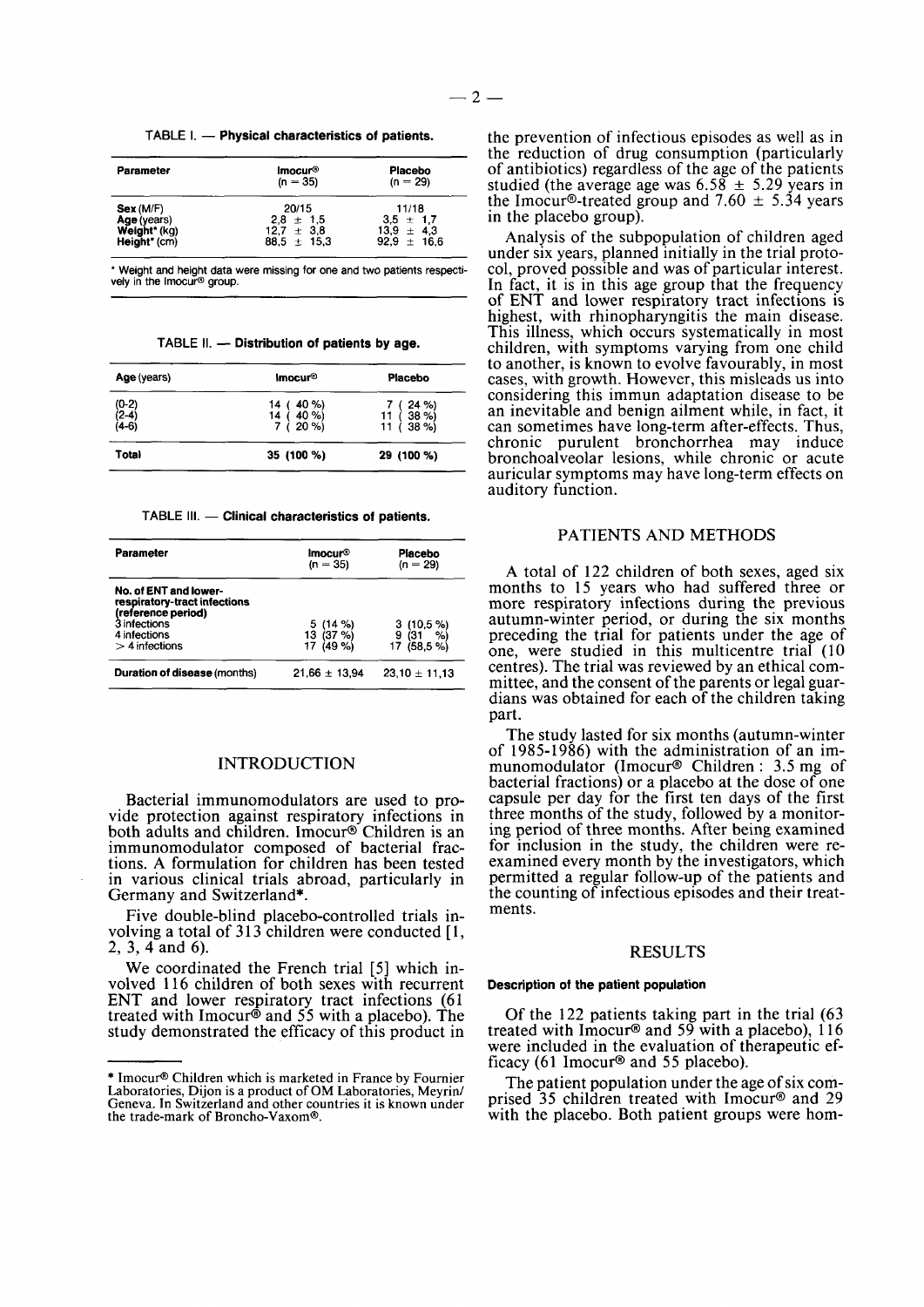TABLE IV. - Status of patients at entry to the study.

| <b>Parameter</b>                                        |                                                 | Imocur®<br>$(n = 35)$                       | Placebo<br>$(n = 29)$                 |  |
|---------------------------------------------------------|-------------------------------------------------|---------------------------------------------|---------------------------------------|--|
| No. of treated patients<br>No. of patients              |                                                 | 23 (66 %)                                   | 22 (76 %)                             |  |
| treated only once                                       |                                                 | 10 (29 %)                                   | 8(28%)                                |  |
| No. of treatments<br>No. of treatments with antibiotics |                                                 | 42<br>17 (40 %)                             | 45<br>20 (44 %)                       |  |
| No. of diagnoses*                                       |                                                 | 67                                          | 59                                    |  |
| No. of cases of                                         | Rhinopharyngitis<br><b>Bronchitis</b><br>Otitis | $(30\% )$<br>23<br>20 (30 %)<br>19<br>(28%) | (37%)<br>22<br>16 (27 %)<br>12 (20 %) |  |

\* Patients could have **more** than one diagnosis on entry to the **study** 

ogeneous and comparable at the beginning of the trial for all the parameters studied, particularly as regards the physical characteristics listed in Table I.

Table I1 gives the distribution by age of the patients aged 0 to six years. Table I11 shows the clinical characteristics of the patients at the beginning of the trial, the duration of the disease and the number of infectious episodes observed during the reference period.

Table IV lists the various parameters used to assess the status of patients at entry to the study. **As** for the way in which the children were cared for, a factor which influenced their infectious status, 57 Yo (20 patients) of the Imocur@-treated children compared to  $52\%$  (15 patients) in the placebo-treated group attended a creche or nursery regularly.

#### **Efficacy of individual protection**

Table V shows the results obtained for the main parameters used to determine efficacy : the number of patients free of ENT or respiratory infection and the number of patients having required no antibiotic therapy during the three-month treatment period, the three-month follow-up period or the whole six-month trial period.

After six months of study, statistically significant differences emerged in favour of Imocur@ compared to the placebo for the two parameters considered. Whereas only one of the 29 children in the placebo group remained infection-free throughout the six-month trial period, every third child in the Imocur@ group enjoyed total protection, i.e., protection was ten times greater. Similar differences were found for antibiotic therapy.

Statistical analysis revealed that this individual protection was independent of the severity of the child's condition ( $\leq 4$  or  $> 4$  infections during the reference period). **A** study of the two periods of the trial showed that the difference emerged with the passage of time, the effect of the product being more pronounced during the follow-up period. This is confirmed by the graphic representation of the percentages of infection-free patients in each group at each monthly medical examination (fig. 1).

There were always fewer protected patients in the placebo group than in the Imocur@ group except between day 90 and day 120. Moreover, while the placebo-protected patients varied in their evolution from month to month, the number of infection-free patients increased steadily in the Imocur@ group.

#### **Counting of infectious episodes and antibiotic treatments**

Figure 2 shows the number of infectious episodes and the number of antibiotic treatments observed during the six-month trial period.

During the trial period, the Imocur@-treated children under the age of six suffered fewer infectious episodes and required far fewer antibiotic treatments than those in the placebo group.

TABLE V. - Number of children under the age of six who remained infection-free and required no antibiotics during the **treatment period (day 0 to day go), the followup period (day 90 to day 180) and the entire trial period (day 0 to day 180) (Imocuro n** = **35** ; **placebo n** = **29).** 

|                                             |                                  | Day 0-day 90 |                        | Day 90-day 180 |                         | Day 0-day 180 |  |
|---------------------------------------------|----------------------------------|--------------|------------------------|----------------|-------------------------|---------------|--|
| Parameter                                   | Inocur <sup>®</sup>              | Placebo      | Inocur <sup>®</sup>    | Placebo        | Inocur <sup>®</sup>     | Placebo       |  |
| No. of infection-<br>free patients          | 12 (34 %)<br>$p'$ < 0.01         | $1(3\%)$     | 23 (66 %)<br>p < 0.001 | 5(17%)         | 12 (34 %)<br>$p < 0.01$ | 1(3%)         |  |
| No. of patients<br>requiring no antibiotics | 13 $(37%)$<br>$p'$ $<$ 0.05 $p'$ | 4 (14 %)     | 27 (77 %)<br>p < 0.001 | 10 $(34\%$     | 13 (37 %)<br>p < 0.05   | $3(10\%)$     |  |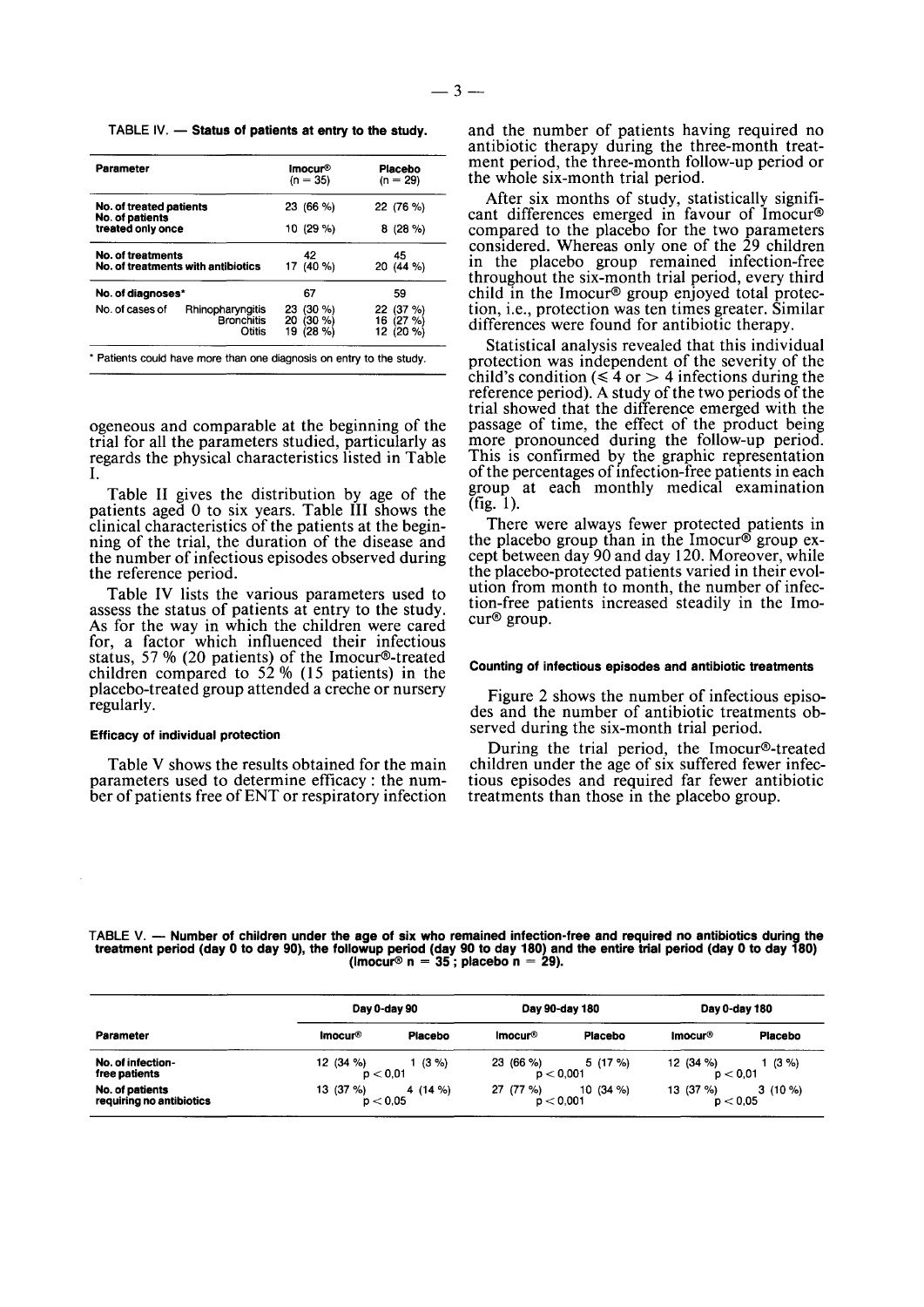

Fig. 1. - Percentage of infection-free patients at each **monthly medical examination.** 

Fig. 2. - **Number of infections and antibiotic treatments during the six-month trial period among patients under the age of six.** 

After six months, patients in the placebo group averaged **4.86** infectious episodes and **3.69** antibiotic treatments. In the Imocur<sup>®</sup> group, these averages were down to **2.89** episodes and **1.66** antibiotic treatments, a drop of 41 % in the number of infections and of **55** *Oh* in antibiotic consumption.

#### PATIENT TOLERANCE

Patient tolerance was excellent ; Imocur<sup>®</sup> produced no adverse effects in the children under the age of six.

#### DISCUSSION

The aim of this trial was to evaluate efficacy of Imocur@ against respiratory infections in at-risk children recruited at outpatients pediatric clinics for ENT or pneumology. The more specific analysis of the patient population under the age of six showed that Imocur $\mathcal{D}$  reduced the number of infectious episodes significantly  $(-41\%$  compared to the placebo), bringing about a proportionately greater decrease in antibiotic consumption (- **55** Yo).

This permits us to conclude that the infections occurring under Imocur@ therapy are deemed less severe by examining physicians and require less<br>antibiotic therapy : 57 % of the infectious episodes were treated with antibiotics in the Imocur<sup>®</sup> group compared with 76 % in the placebo group. Moreover, Imocur<sup>®</sup> provides individual protection against infections. During this trial, in fact, very little spontaneous improvement was observed in the placebo group : only one patient (3 % of the patient population) was found to be infection-free after six months of treatment, whereas 12 Imocur<sup>®</sup>-treated patients (34 % of the patient population) enjoyed total protection.

Likewise, the seasonal time effect well known in trials with immunomodulators did not seem to come into play in this study : the first three months corresponding to a winter period and the following three months to the start of spring, spontaneous improvement is generally marked in both patient groups. In this study, in fact, while the number of infection-free patients in the placebo group during these two periods rose from **3** Yo to **17** Yo, the number of patients enjoying total protection jumped from **34** Yo to **66** Yo in the Imocur@ group. These results, which clearly favoured the Imocur<sup>®</sup> group during the monitoring phase, confirmed the preventive efficacy of Imocur®.